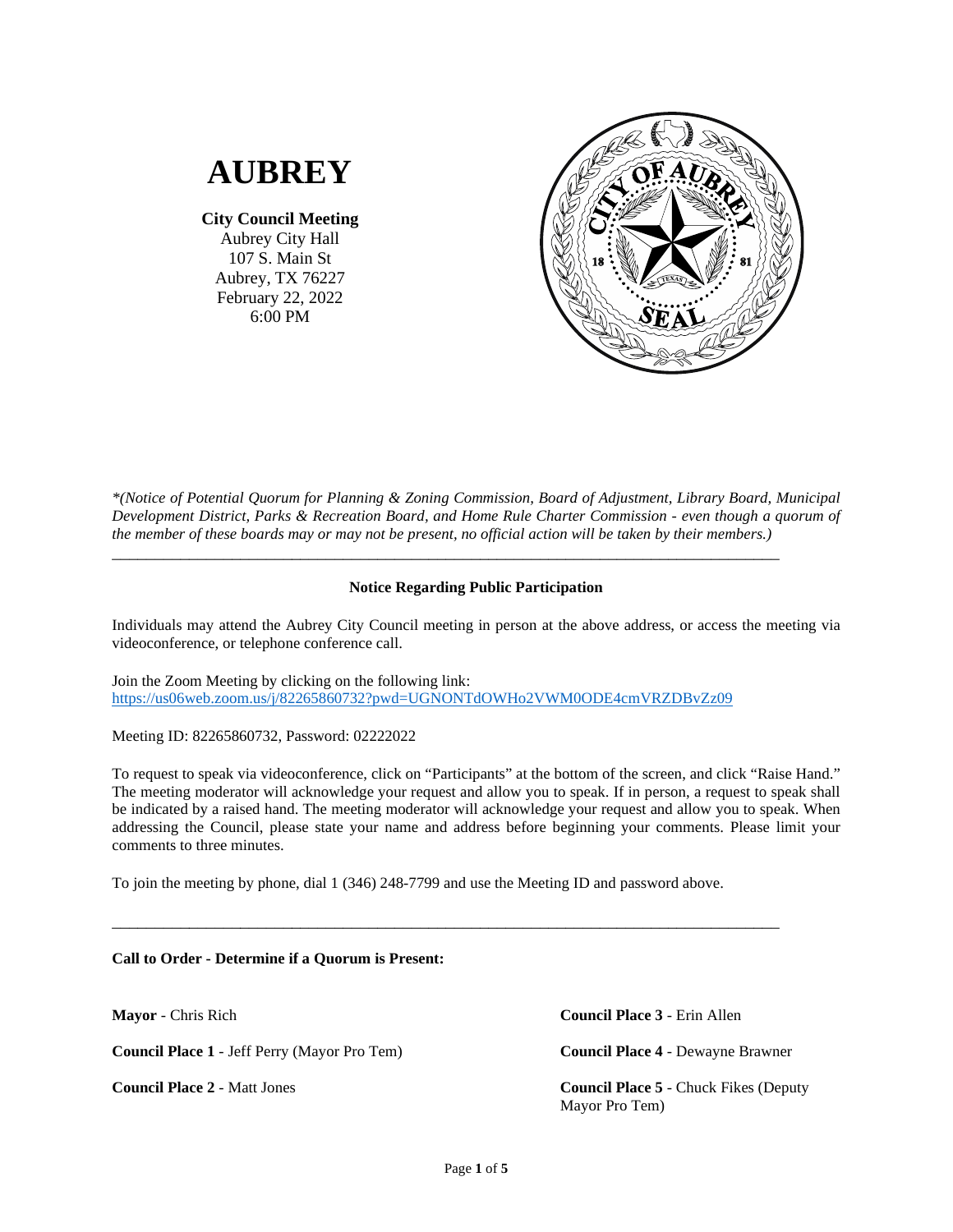**Invocation & Pledge of Allegiance:** *Pledge of Allegiance to the Texas Flag - "Honor the Texas flag; I pledge allegiance to thee, Texas, one state, under God, one, and indivisible."*

**Community Announcements:** Items of community interest may include: recognizing Citizens and Staff for outstanding contributions to the community, a reminder about an upcoming event that is organized or sponsored by the governing body, and announcements of an imminent threat to public safety that has arisen after the posting of this agenda.

**Citizen Input:** Any person may address the City Council. If your concern is an agenda item on this agenda, you may wait until the discussion on that item if you wish. Please state your name and address, and you will have three minutes to speak. No discussion or action may be taken at this meeting on any item not listed on the agenda, other than to make statements of factual information or recite existing policy in response to a citizen's inquiry.

**Consent Items:** Items placed on the Consent Agenda are considered routine in nature and non-controversial. The Consent Agenda can be acted upon in one motion. Items may be removed from the Consent Agenda by the request of Council Members or staff. Consideration and action on the following:

- 1. Minutes of the following City Council Meeting(s):
	- a. January 25, 2022 [\(Document\)](https://www.dropbox.com/s/1gopp848xp69i2m/1%202022_01_25%20%20Minutes.pdf?dl=0)
- 2. Staff reports [\(Document\)](https://www.dropbox.com/s/90y15r38ndwreaw/2%20Staff%20Reports.pdf?dl=0)
- 3. Monthly financial report [\(Document\)](https://www.dropbox.com/s/d4ty5dotgvkvdaa/3%20January%20Financial%20Report.pdf?dl=0)
- 4. Aubrey Police Department Racial Profiling Repor[t \(Document\)](https://www.dropbox.com/s/1asibv6uj4a5l0n/4%20Final%202021%20Racial%20Profiling%20Report%20Aubrey%20PD.pdf?dl=0)
- 5. Award a bid for Faulkner electrical improvements to Rey-Mar Construction of Fort Worth in an amount not to exceed \$1,030,155.56. [\(Document\)](https://www.dropbox.com/s/2mdptur34e2b17b/5%20Faulkner%20Well%20Electrical%20Staff%20Report_LW.pdf?dl=0)
- 6. Approve a work authorization for Public Management, Inc. for grant administration services associated with the Community Development Block Grant. [\(Document\)](https://www.dropbox.com/s/cbpfpwnquyek6kd/6%20CBDG%20Work%20Auth.pdf?dl=0)
- 7. Approve an Interlocal Cooperation Agreement with Denton County for Fire Protection Services. [\(Document\)](https://www.dropbox.com/s/6jzpj7rr56xayio/7%202021-2022%20Aubrey%20Fire.pdf?dl=0)

**Public Hearings:** These hearings are open to the public for participation by expressing concerns or asking questions to the Presenter, City Council, and City Staff.

8. Hold a Public Hearing, consider and act on an Ordinance annexing approximately 81.476 acres of land generally located on Springhill Road, east of the intersection of Springhill Road and U.S. Highway 377, into the City of Aubrey, Denton County, Texas and extending the boundary limits of the City to include the above described property. (Keeneland) [\(Document\)](https://www.dropbox.com/s/y4192k9bpyd6rsz/8%20Keeneland%20Annexation%20Ordinance%20%28EB%2002042022%29.pdf?dl=0)<br>Open Public Hearing: \_\_\_\_\_\_\_ p.m.

p.m. Close Public Hearing: \_\_\_\_\_\_ p.m.

9. Hold a public hearing, consider and act on a Resolution authorizing and creating the Aubrey Public Improvement District No. 2 consisting of approximately 81.476 acres of land generally located on Springhill Road, east of the intersection of Springhill Road and U.S. Highway 377 being generally located within the City of Aubrey and more commonly identified as the Keeneland development; authorizing and providing an effective date. Continued from January 25, 2022 meeting. (Keeneland) [\(Document\)](https://www.dropbox.com/s/h1eqlii2wpcgb2s/9%20Creating%20Keeneland%20PID%20%28COA%20PID%20%232%29%20%28EB_02172022%29.pdf?dl=0)<br>Open Public Hearing: p.m. Close Public Hearing: p.m. Open Public Hearing: \_\_\_\_\_\_ p.m.

10. Hold a Public Hearing on the creation of Tax Increment Reinvestment Zone No. 2 (TIRZ No. 2), consisting of approximately 81.476 acres of land generally located on Springhill Road, being generally located east of the intersection of Springhill Road and U.S. Highway 377 within the City of Aubrey and more commonly identified as the Keeneland Development; authorizing issuance of notice; and providing a preliminary Project Plan and Financing Plan prepared at the direction of City staff. (Keeneland)<br>Open Public Hearing: p.m. Close Public Hearing:

p.m. Close Public Hearing: p.m.

- 11. Consider and take appropriate action on an Ordinance of the City of Aubrey creating TIRZ No. 2 for the Keeneland Development in accordance with Chapter 311 of the Texas Tax Code, creating a board of directors, establishing a Tax Increment Fund, containing findings related to the creation of the Zone, providing a date for the termination of the Zone; providing a date for termination of the zone; and providing that the zone take effect immediately upon passage of the Ordinance.
- 12. Hold a Public Hearing, consider and act on an Ordinance annexing approximately 206.939 acres of land generally located southeast of West Blackjack Road's intersection with US Highway 377, into the City of Aubrey, Denton County, Texas and extending the boundary limits of said City so as to include the above described property. (High Pointe) [\(Document\)](https://www.dropbox.com/s/sp70iflybw7f17y/12%20High%20Pointe%20Annexation%20Ordinance%20%28206%20Acres%29%20%28EB%2002042022%29.pdf?dl=0)

Open Public Hearing: \_\_\_\_\_\_ p.m. Close Public Hearing: \_\_\_\_\_ p.m.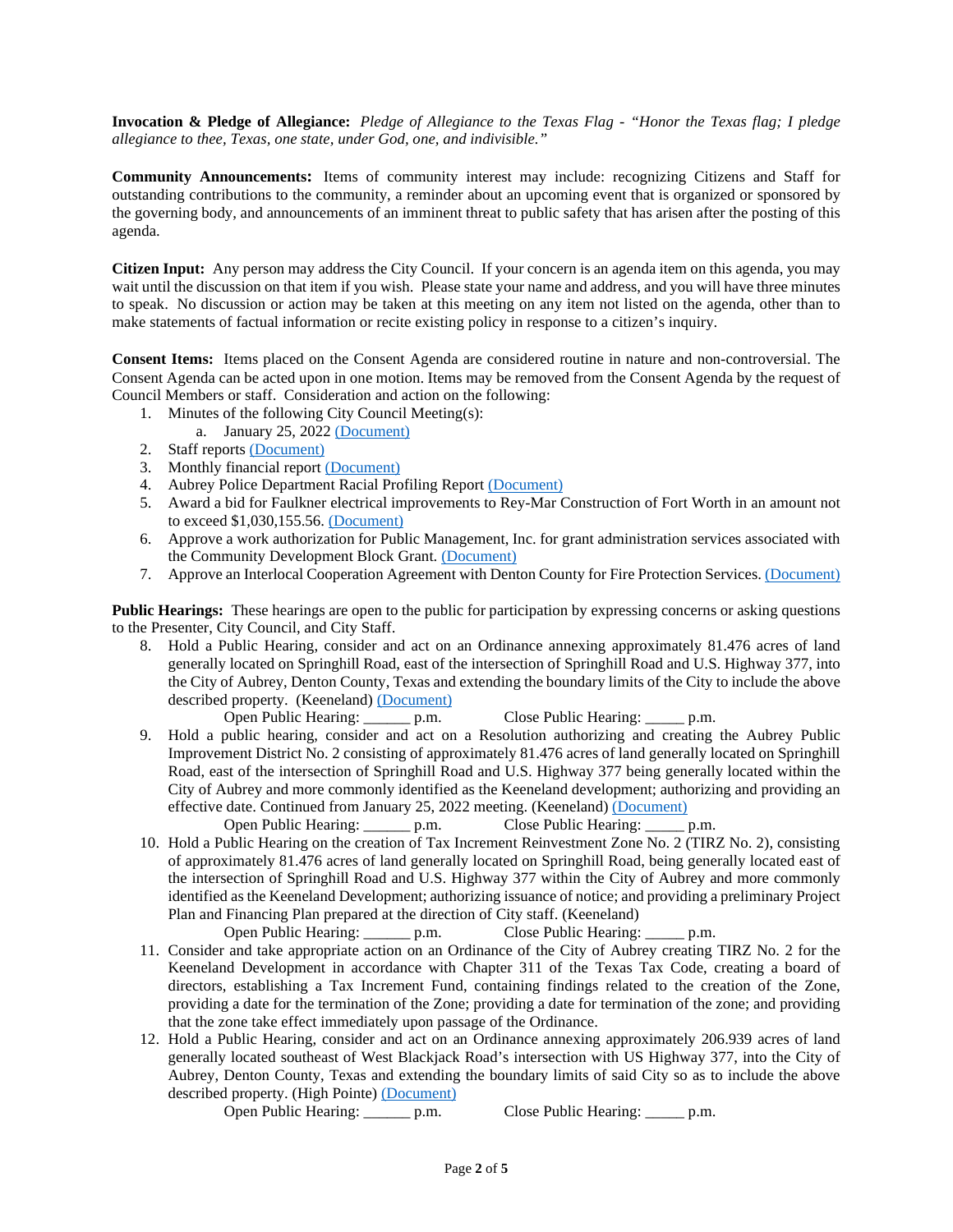13. Hold a Public Hearing, consider and act on an Ordinance annexing approximately 103.261 acre tract of land generally located southeast of West Blackjack Road's intersection with US Highway 377, into the City of Aubrey, Denton County, Texas and extending the boundary limits of said City so as to include the above described property. (High Pointe) [\(Document\)](https://www.dropbox.com/s/697n5ft7y4evxtf/13%20High%20Pointe%20Annexation%20Ordinance%20%28103%20Acres%29%20%28EB%2002032022%29.pdf?dl=0)

Open Public Hearing: <br>p.m. Close Public Hearing: <br>p.m.

14. Hold a Public Hearing regarding the creation of Tax Increment Reinvestment Zone No. 3 (TIRZ No. 3) consisting of approximately 460.76 acres of land generally located west of the intersection of Blackjack Road and U.S. Highway 377 within the City of Aubrey and more commonly identified as the High Pointe Development; authorizing issuance of notice; and providing a preliminary Project Plan and Financing Plan prepared at the direction of City staff. (High Pointe)

Open Public Hearing: \_\_\_\_\_\_ p.m. Close Public Hearing: \_\_\_\_\_ p.m.

15. Consider and take appropriate action on an Ordinance of the City of Aubrey creating TIRZ No. 3 for the High Pointe Development in accordance with Chapter 311 of the Texas Tax Code, creating a board of directors, establishing a Tax Increment Fund, containing findings related to the creation of the Zone, providing a date for the termination of the Zone; providing a date for termination of the zone; and providing that the zone take effect immediately upon passage of the Ordinance.

**Old Business:** These are unresolved items carried over from previous meetings.

- 16. Consider an agreement between the City of Aubrey and RPGA Design Group, Inc. to perform the Public Safety Services Facility Assessment and Design. The costs will be funded from the Fire Services Fund. (Fire Chief Mike Starr[\) \(Document\)](https://www.dropbox.com/s/m2mqusiek0q7evs/16%20RGPA%20Agreement%202022.pdf?dl=0)
- 17. Receive a report, consider and take appropriate action regarding North Street drainage (Birkhoff, Hendricks and Carter) [\(Document\)](https://www.dropbox.com/s/lb2xr920ypc2z1t/17%20North%20St%20Drainage.pdf?dl=0)
- 18. Receive a report, consider and take appropriate action regarding the water and sewer capacity (Birkhoff, Hendricks and Carter) [\(Document\)](https://www.dropbox.com/s/d08qyzuk6heoqz0/18%20Water%20Sewer%20Capacity%20Report%20Exhibits.pdf?dl=0)
- 19. Receive a report, consider and take appropriate action regarding Wastewater Treatment Master Plan Report (Mead & Hunt) [\(Document\)](https://www.dropbox.com/s/8i5xw4pmu61e9sf/19%20WWTP%20Master%20Plan.pdf?dl=0)
- 20. Consideration and action on an Agreement for Services with National Sign Plaza (Justin Arellano) [\(Document\)](https://www.dropbox.com/s/l64pb69vteqzqtn/20%20National%20Sign%20Agreement.pdf?dl=0)
- 21. Consideration and action on a Resolution approving the American Rescue Plan TX4302 Recovery Plan; and providing an effective date. (Lisette Howard, Public Management) [\(Document\)](https://www.dropbox.com/s/u99ocxijlp6kav8/21%20Resolution%20Approving%20Recovery%20Plan%20ARPA%20%28EB%2002172022%29.pdf?dl=0)
- 22. Consider and take appropriate action regarding an Ordinance determining the necessity of acquiring real property described as an approximate 7.093 acres located on the north side of Highmeadow Drive, 200 feet west of US 377 in Aubrey, Denton County, Texas for the construction of public facilities and other improvements, authorizing appropriation of real property and/or the use of the power of eminent domain to acquire real property for public use and delegating authority to initiate condemnation proceedings to the City Administrator. (City Attorney)

**New Business:** New items previously requested by Council Members, City Staff, or Citizens for consideration by the City Council.

- 23. Receive a presentation, consider and take appropriate action regarding the Tax Increment Reinvestment Zone Annual Report. (Abdi Yassin, Municap)
- 24. Consideration and action on an agreement between the City of Aubrey and Municap, Inc. for Administrative Services related to the City's Tax Increment Reinvestment Zones. (Finance Director Mike English) [\(Document\)](https://www.dropbox.com/s/i9nxmxlifleqsaf/24%20Municap%20Agreement.pdf?dl=0)
- 25. Consider and affirm appointment of an Executive Director for the Aubrey Municipal Development District. (MDD President Jesse Auer)
- 26. Discussion, consider and take appropriate action regarding TXDOT right-of-way acquisition (City Planner Eric Wilhite) [\(Document\)](https://www.dropbox.com/s/gd2uyzsfe99f864/26%20SH%20377%20Takings%20CC%20Presentation.pdf?dl=0)
- 27. Consider and act on a Resolution authorizing the Mayor to execute the Texas Subdivision and Special District Election and Release Form for submission to the Office of the Attorney General relative to the Endo/Par and Teva Texas State-Wide Opioid Settlement Agreement. (Attorney Patricia Adams) [\(Document\)](https://www.dropbox.com/s/m5l3dwahszjo3qw/27%20RES%20880-22%20Opioid%20Settlement.pdf?dl=0)

**Advisory Board Reports:** If an advisory board wishes to provide any updates, the name of the board and description of the report will be provided below. Receive a report and discuss the following: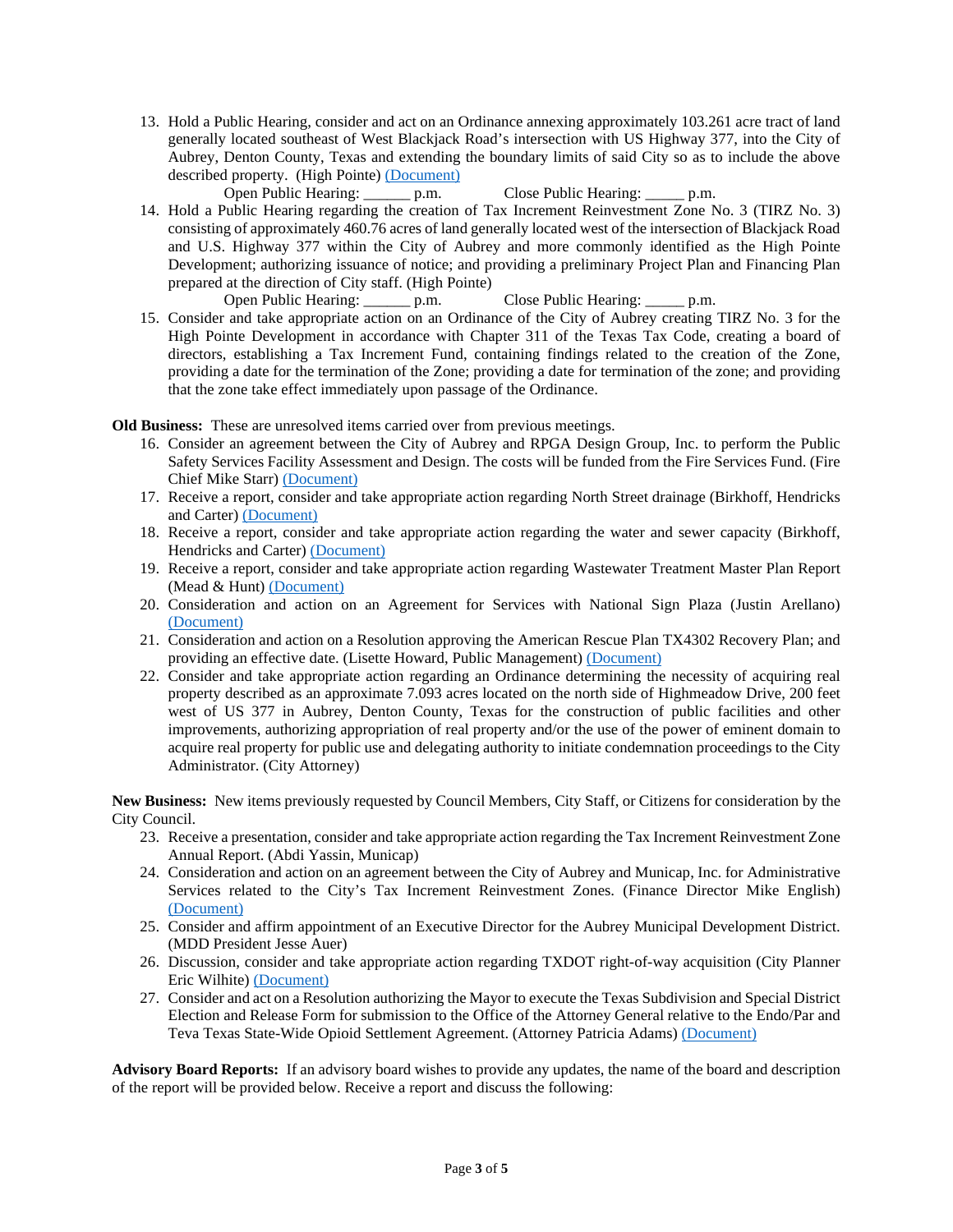- 28. Capital Improvement/Impact Fee Board: Consideration and action appointing members to the Capital Improvements/Impact Fee Committee Board.
- 29. Home Rule Charter Commission vacancies: Consideration and action removing and/or appointing members to serve on the Home Rule Charter Commission.

### **City Administrator/Department Head Updates and Council Discussion:**

### **Fire Department:**

- Aubrey Area Ambulance Merger (Fire Chief Mike Starr)

# **Police Department:**

- Privacy and safety updates for City Hall. (Police Chief Charles Kreidler)

# **Public Works:**

- Downtown Project (Public Works Director Leanne Wilson)
- Solid Waste RFP's
- Park Master Plan
- Community Development Grant Program
- New Lift Station
- Thoroughfare Plan

## **Human Resources:**

- Update on Social Media Policy (Human Resources Manager A.J. Rodriguez)

### **Administration:**

Home Rule Charter Update (Police Chief Charles Kreidler)

**Future Agenda Requests:** Council Members, City Staff, and Citizens may request items to be included on future agendas. Discussion is limited to what the request is for, and if and when the item can be put on a future agenda.

**----------------------------------------------------------------------------------------------------------------------------**

#### **\*\*\*EXECUTIVE SESSION\*\*\***

*In accordance with Texas Government Code, Section 551.001, et seq., the City Council will recess into Executive Session (closed meeting) to discuss the following:*

- a) **Section 551.071(1) and (2) Consultation with Attorney.** For Council to seek the advice of its attorney about pending or contemplated litigation or a settlement offer and to consult with the City Attorney on a matter in which the duty of the attorney to the governmental body under the Texas Disciplinary Rules of Professional Conduct of the State Bar of Texas clearly conflicts with the Texas Open Meetings Act:
	- Terms of a Development Agreement for the Clear Sky Development
	- Duck Pointe Development Agreement
	- Petition for Water Service and Sanitary Sewer Service for the proposed Ribbonwood Municipal Utility District No. 1 of Denton County
	- Property at Highway 377 and Highmeadow Drive
	- 36 Acres on FM 428
	- An extraterritorial jurisdiction allocation agreement between the Town of Prosper, Texas and the City of Aubrey, Texas.
	- Tillar Development Light Industrial at 5650 US Highway 377
	- Parkland Regulations for Developments
	- *Indus Aubrey, LLC v. City of Aubrey, et al.,* Cause No. 22-0178-393, pending in the 393rd District Court of Denton County, Texas.
	- Land acquisition for public improvements High Pointe and Keeneland
- b) **Section 551.072 Real Property.** deliberate the purchase, exchange, lease, or value of real property if deliberation in an open meeting would have a detrimental effect on the position of the governmental body in negotiations with a third person.
	- Potential lease of City Property
	- Acquisition of water and wastewater easements
	- Property at Highway 377 and Highmeadow Drive